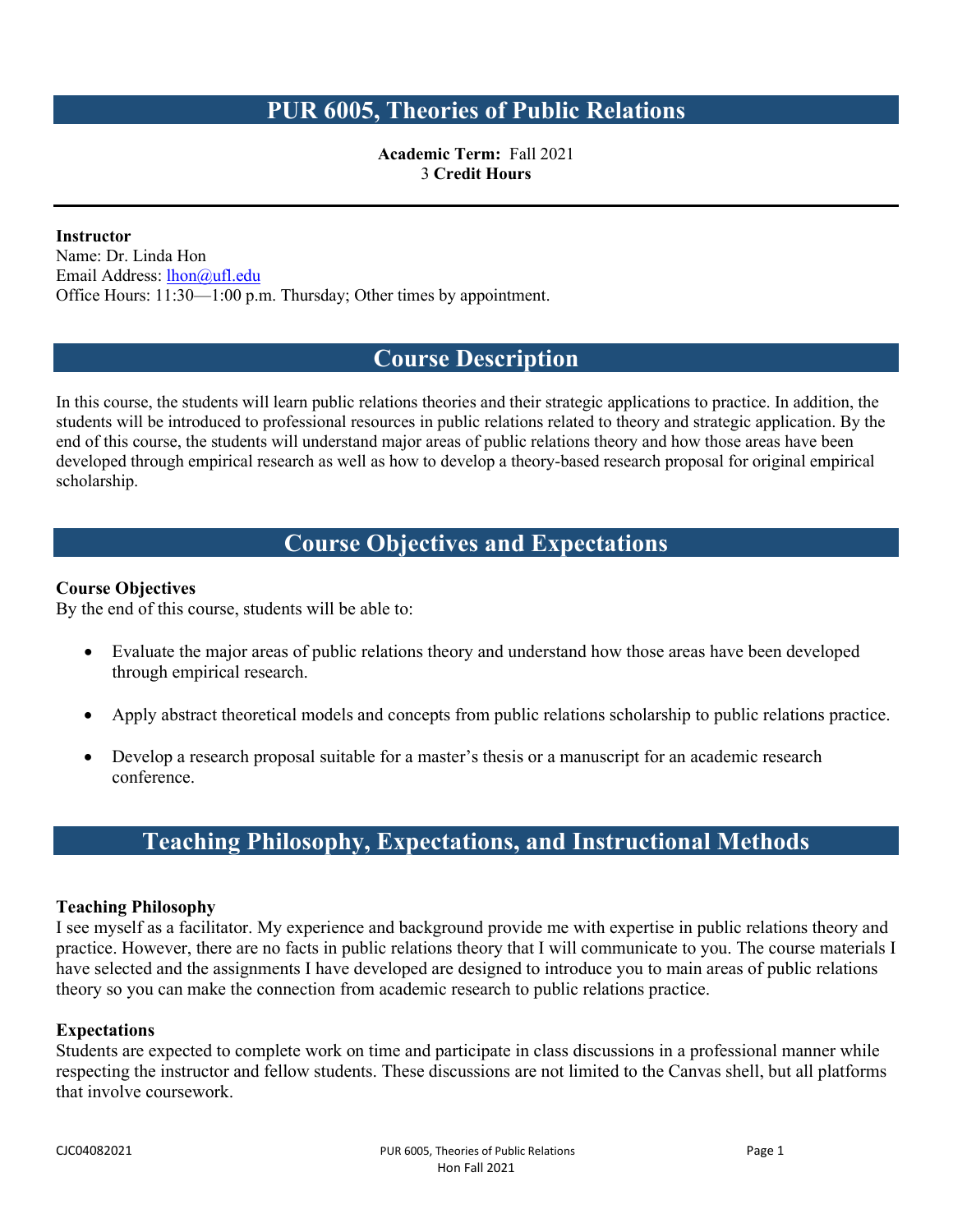#### **Instructional Methods**

Because theory is based on empirical (data-based) scholarship, much of the class involves reading research literature. All the literature comes from peer-reviewed journals and scholarly books. I have selected foundational articles that trace the development of a major theoretical program of research and research articles that are current and have to do with important trends in industry. And for each week, I have developed an in-class assignment that is designed to elaborate on the reading material by linking it to professional practice. I hope much of the learning in this class is peer-to-peer. Each student brings his, her, or their life history and work experience to the class. Therefore, you will be sharing your discussion posts and class assignments with one another and providing constructive feedback to one another.

## **Course Format and Assignments**

The course uses a hybrid format that combines the use of Canvas to host materials and discussion posts and in-class discussion and assignments.

### **Discussion Posts and Responses to Another Student's Post**

- You are expected to read all the course materials each week.
- Since there are no traditional examinations, you will be graded according to how well you incorporate specifics from all the readings that demonstrate mastery of the material. Students will post an answer to the instructor prompts about the readings by **11:59 p.m. Monday** of each week.
- Students are required to respond to another student's post by **11:59 p.m. Tuesday** of each week.
- The instructions and grading rubric for discussion posts and responses are in Canvas for each week's topic under "Discussions."

#### **Class Discussion and Assignments**

- Students must be prepared to engage in class discussion about the week's assigned readings, discussion posts, and class assignment for the week.
- Please remember it is your responsibility to review the class assignment for the week in Canvas prior to coming to class so you will be prepared for discussion.

#### **Research Proposal**

- The capstone assignment for the course will be a 15-page (double-spaced, not including title page and references) research proposal appropriate for your thesis (or an academic conference paper for doctoral students).
- The proposal will be divided into two steps—preliminary idea and the final proposal. You also will have the option of turning in a revision based on my feedback.
- The instructions and grading rubric for the preliminary idea and final proposal are available in Canvas under "Assignments."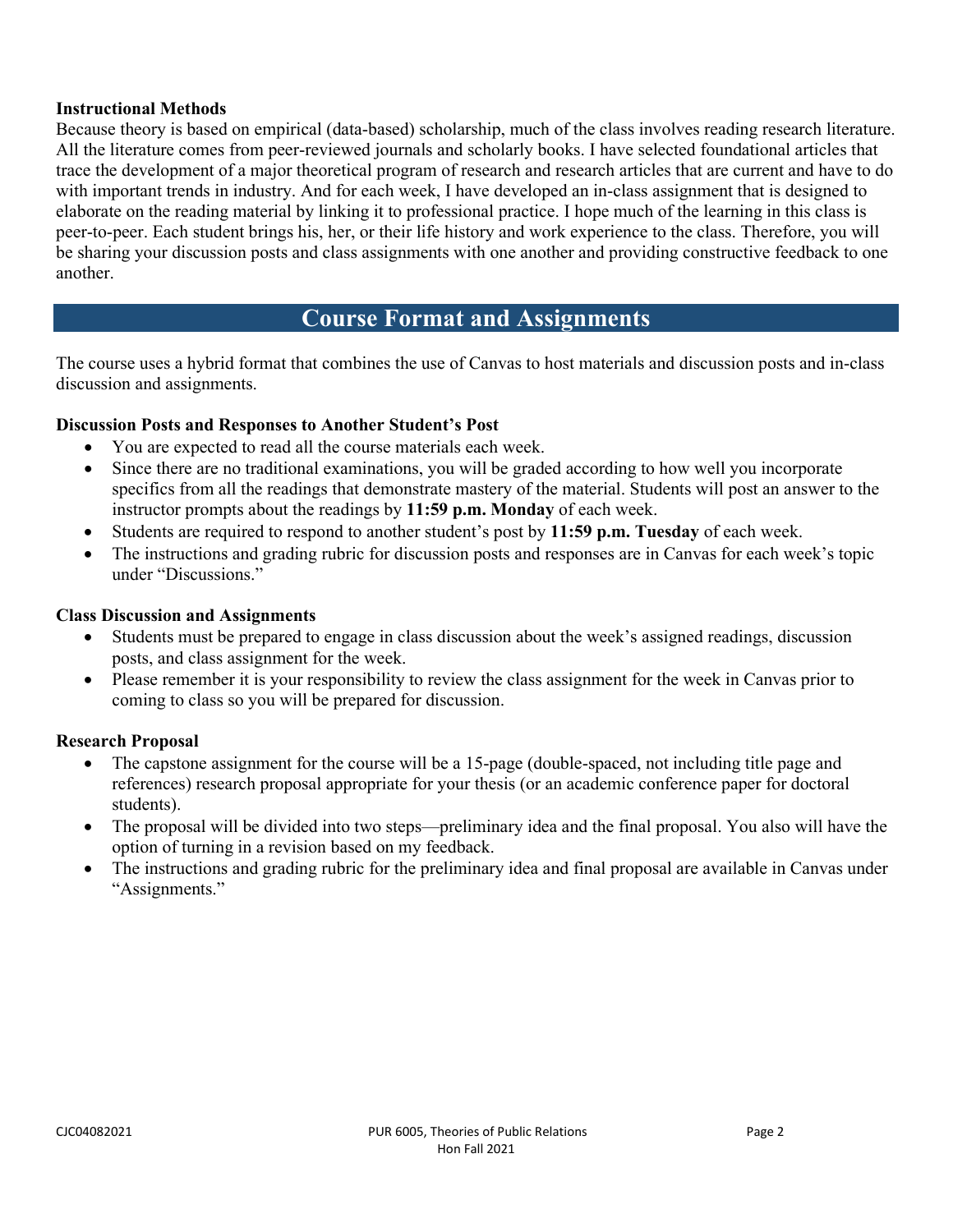# **Course Grading and Policies**

| <b>Assignments</b>                                          | Weight<br>(%) |
|-------------------------------------------------------------|---------------|
| <b>Course Orientation:</b>                                  | $0\%$         |
| Introduce Yourself on Canvas<br>$\bullet$                   |               |
| Course Evaluation<br>$\bullet$                              |               |
| <b>Discussion Posts and Responses (submitted on Canvas)</b> | 40%           |
| <b>Class Discussion and Assignments</b>                     | 40%           |
| <b>Research Proposal (submitted on Canvas)</b>              |               |
| Preliminary Idea (due Oct. 20, 11:59 p.m.)<br>$\bullet$     | $5\%$         |
| Final Proposal (due Dec. 9, 11:59 p.m.)<br>$\bullet$        | $15\%$        |
| Optional Revision (due Dec. 16, 11:59 p.m.)<br>$\bullet$    |               |
| TOTAL                                                       | 100%          |

#### **Expectations for Writing Assignments: Writing Style**

To meet the academic rigor and standards of a graduate program, all students are required to use the Publication Manual of the American Psychological Association (APA) 7th Edition style in their courses. The APA 7th Edition Manual has guidelines that include scholarly writing, publishing principles, elements of and format for your papers, writing style and grammar, bias-free language, mechanics of style, in-text citing, and references.

American Psychological Association. (2020). *Publication manual of the American Psychological Association: The official guide to APA style* (7th ed.).

- ISBN-13: 978-1433832161
- ISBN-10: 143383216X

[Changes in the APA 7th Edition](https://www.scribbr.com/apa-style/apa-seventh-edition-changes/) [APA 7th Edition Concise Directions](https://apastyle.apa.org/instructional-aids/heading-template-student-paper.pdf) [APA 7th Edition Student Paper Formatting Checklist](https://apastyle.apa.org/instructional-aids/concise-guide-formatting-checklist.pdf) [APA 7th Edition Student Paper Setup Guide](https://apastyle.apa.org/instructional-aids/student-paper-setup-guide.pdf)

| Grade        | Percentage      |
|--------------|-----------------|
| A            | 92.5-100%       |
| $A-$         | 89.5-92.4%      |
| $R+$         | 86.5-89.4%      |
| B            | 82.5-86.4%      |
| $\mathbf{B}$ | 79.5-82.4%      |
| $C+$         | 76.5-79.4%      |
| $\mathbf C$  | 72.5-76.4%      |
| $C-$         | $69.5 - 72.4\%$ |
| $D+$         | 66.5-69.4%      |
| D            | $62.5 - 66.4\%$ |
| D-           | 59.5-62.4%      |
| E            | $0 - 59.4\%$    |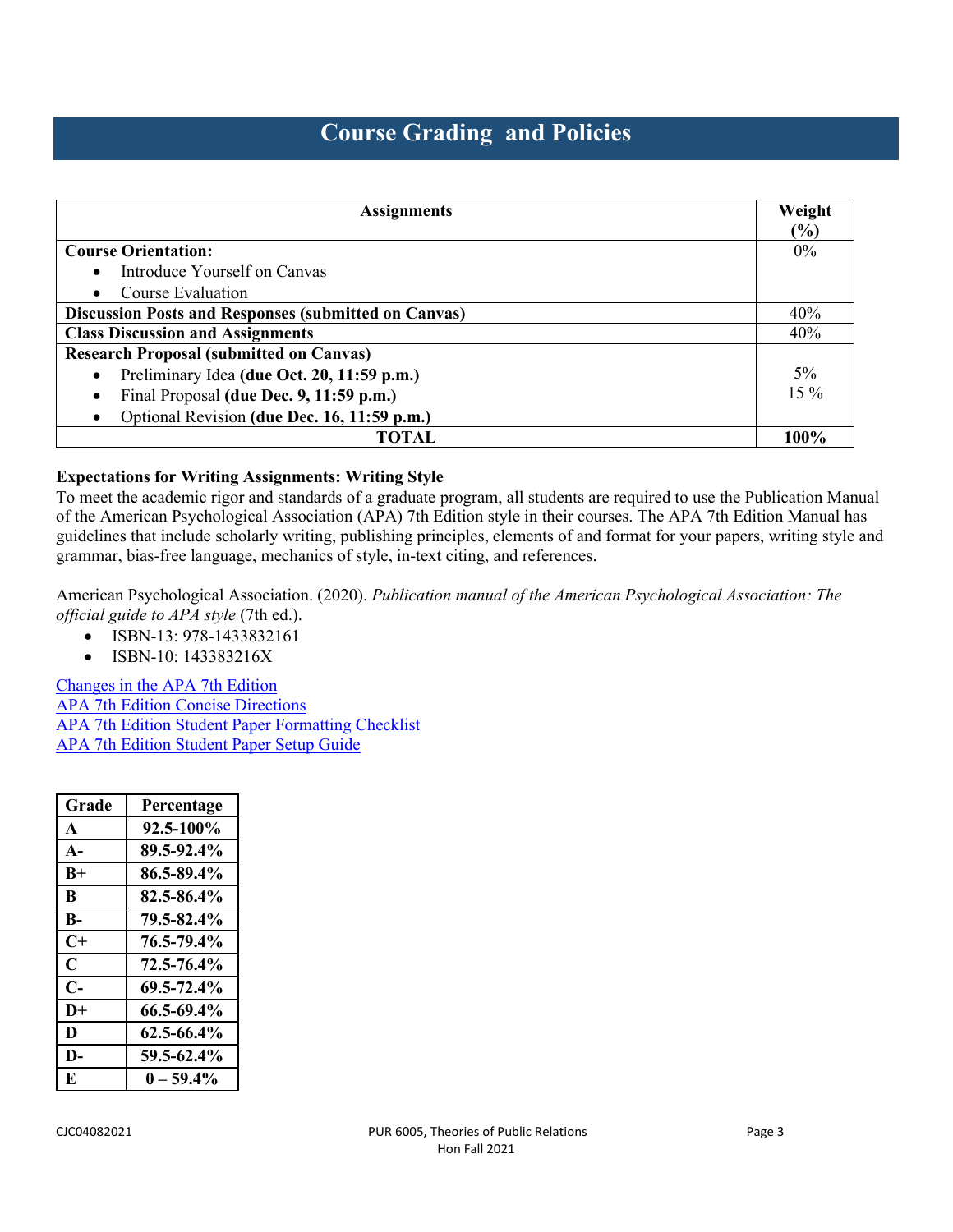## **LATE ASSIGNMENT POLICY**

Late assignments will not be accepted unless it is [a University excused absence](https://catalog.ufl.edu/UGRD/academic-regulations/attendance-policies/) as stated in the attendance policies. *No late work will be accepted for the final proposal due to university grading deadlines.* If potential issues arise concerning submitting final work, please contact me to discuss options.

- 1. Late Assignment Grade Reductions
	- a. 0-24 Hours Late: 10% reduction in grade.
	- b. Over 24 Hours (24 hours and 1 minute) to 7 Calendar Days Late: 20% reduction in grade.
	- c. After the 7<sup>th</sup> Calendar Day: Work will not be accepted.

## **Course Readings and Schedule**

### **Part 1: Perspectives on Public Relations Theory**

### **Week 2 (September 2) History**

Russell, K. M. & Lamme, M. O. (2016). Theorizing public relations history: The roles of strategic intent and human agency. *Public Relations Review, 42*, 741-747.<http://dx.doi.org/10.1016/j.pubrev.2016.04.002>

Lamme, M. O. & Russell, K. M. (2010). Removing the spin. Toward a new theory of public relations history. *Journalism and Communication Monographs, 11*(4), 281-362.

### **Week 3 (September 9) Open-Systems and Excellence**

Broom, G. M. (2006). An open-system approach to building theory in public relations. *Journal of Public Relations Research*, *18*(2), 141-150. [https://doi.org/10.1207/s1532754xjprr1802\\_4](https://doi.org/10.1207/s1532754xjprr1802_4)

Grunig, J. E. (2006). Furnishing the edifice: Ongoing research on public relations as a strategic management function. *Journal of Public Relations Research, 18*(2), 151-176. [https://doi.org/10.1207/s1532754xjprr1802\\_5](https://doi.org/10.1207/s1532754xjprr1802_5)

### **Week 4 (September 16) Persuasion and Rhetoric**

Porter, L. (2010). Communicating for the good of the state: A post-symmetrical polemic on persuasion in ethical public relations. *Public Relations Review, 36*, 127-133.<https://doi.org/10.1016/j.pubrev.2009.08.014>

Heath, R. L. (2000). A rhetorical perspective on the values of public relations: Crossroads and pathways toward concurrence. *Journal of Public Relations Research, 12*(1), 69-91. [https://doi.org/10.1207/S1532754XJPRR1201\\_5](https://doi.org/10.1207/S1532754XJPRR1201_5)

### **Week 5 (September 23) Critical Theory, Modernism**

Brown, R. E. (2011). Epistemological modesty: Critical reflections on public relations thought. *Public Relations Inquiry 1*(1), 89-105[. https://doi.org/10.1177/2046147X11422641](https://doi.org/10.1177/2046147X11422641)

Pal, M., & Dutta, M. J. (2008). Public relations in a global context: The relevance of critical modernism as a theoretical lens. *Journal of Public Relations Research 20*(2), 159-179.<https://doi.org/10.1080/10627260801894280>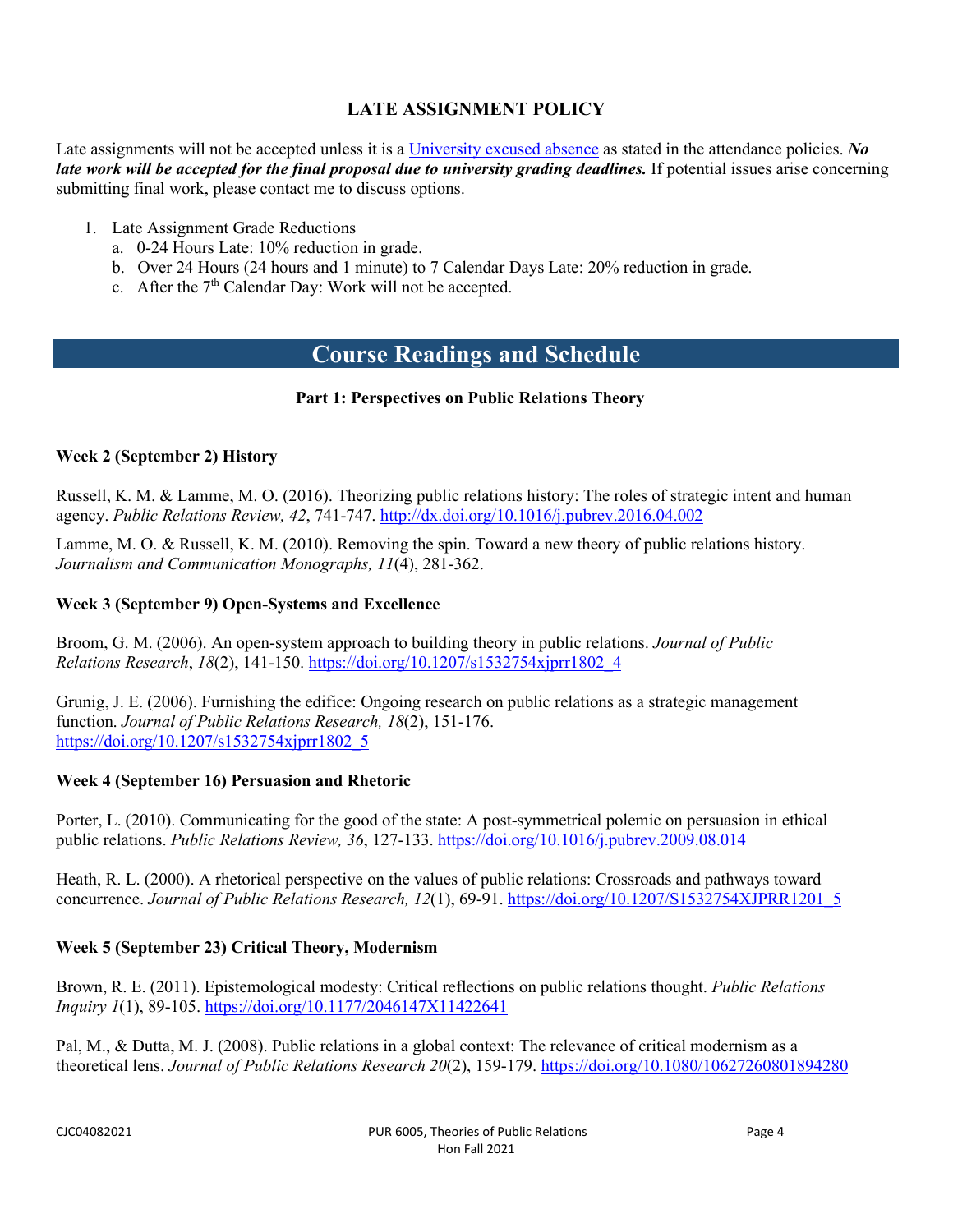### **Week 6 (September 30) Postmodernism, Activism**

Holtzhausen, D. R., & Voto, R. (2002). Resistance from the margins: The postmodern public relations practitioner as organizational activist. *Journal of Public Relations Research 14*(1), 57-84. [https://doi.org/10.1207/S1532754XJPRR1401\\_3](https://doi.org/10.1207/S1532754XJPRR1401_3)

Cisek, E.L. (2015). Bridging the gap. Mapping the relationship between activism and public relations. *Public Relations Review, 41,* 447-455.<http://dx.doi.org/10.1016/j.pubrev.2015.05.016>

### **Contemporary Issues in Public Relations Theory**

### **Week 7 (October 7) Digital Media and Dialogue**

Messner, M., Garrison, B., DiStaso, M. W. (2019). Internet communication (and social media). In D. W. Stacks, M. B. Salwen, & K. C. Eichhorn (Eds.), *An integrated approach to communication theory and practice* (pp. 387-398). file:///C:/Users/lhon/Downloads/An\_Integrated\_Approach\_to\_Communication\_Theory\_and...\_----\_(CHAPTER\_29\_%E2%80%94\_Internet\_Communication\_(and\_Social\_Media))%20(1).pdf

Kent, M. L., & Taylor, M. (2021). Fostering dialogic engagement: Toward an architecture of social media for social change. *Social Media + Society (January/March)*, 1-10.<https://doi.org/10.1177/2056305120984462>

### **Week 8 (October 14) Crisis and Corporate Social Responsibility/Advocacy**

Macnamara, J. (2021). New insights into crisis communication from and "inside" emic perspective during COVID-19. *Public Relations Inquiry 10*(2), 237-262.<https://doi.org/10.1177/2046147X21999972>

Lee, S. Y, Kim, Y & Kim, Y (2020). The co-creation of social value: What matters for public participation in corporate social responsibility campaigns, *Journal of Public Relations Research, 32*(5-6), 198-221. <https://doi.org/10.1080/1062726X.2021.1888734>

Gaither, B. M., Austin, L., & Collins, M. (2018). Examining the case of DICK's Sporting Goods: Realignment of stakeholders through Corporate Social Advocacy. *Journal of Public Interest Communications, 2*(2), 176-201. <https://doi.org/10.32473/jpic.v2.i2>

### **Week 9 (October 21) Ethics**

Bowen, W. T. (2010). The nature of good in public relations: What should be its normative ethic? In R. L. Heath (Ed.), *The SAGE handbook of public relations* (pp. 569-583). SAGE.

Ihlen, O., & Heath, R. L. (2019). Ethical grounds for public relations as organizational rhetoric. *Public Relations Review, 45*,<https://doi.org/10.1016/j.pubrev.2019.101824>

### **Week 10 (October 28) Global/International**

Sriramesh, K. & Vercic, D. (2003). A theoretical framework for global public relations research and practice. In K. Sriramesh & D. Vercic (Eds.), *The global public relations handbook. Theory, research, and practice* (pp. 1-19). [https://web-a-ebscohost-com.lp.hscl.ufl.edu/ehost/ebookviewer/ebook/bmxlYmtfXzg2Nzc5X19BTg2?sid=c6ae12e4-](https://web-a-ebscohost-com.lp.hscl.ufl.edu/ehost/ebookviewer/ebook/bmxlYmtfXzg2Nzc5X19BTg2?sid=c6ae12e4-7364-4b6b-bc2c-7b9d6cd81877@sdc-v-sessmgr02&vid=3&format=EB&rid=1)  $7364-466b-$ bc2c-7b9d6cd81877@sdc-v-sessmgr02&vid=3&format=EB&rid=1

Molleda, J-C., & Kochhar, S. (2019). Introduction and overview of global and multicultural public relations. In J-C. Molleda & S. Kochhar (Eds.), *Global and multicultural public relations*. [https://viewer.books24x7.com/assetviewer.aspx?bookid=149648&chunkid=306677074&resumebookmarkid=94c004](https://viewer.books24x7.com/assetviewer.aspx?bookid=149648&chunkid=306677074&resumebookmarkid=94c004d2-d0f6-eb11-80ba-0050569562bd)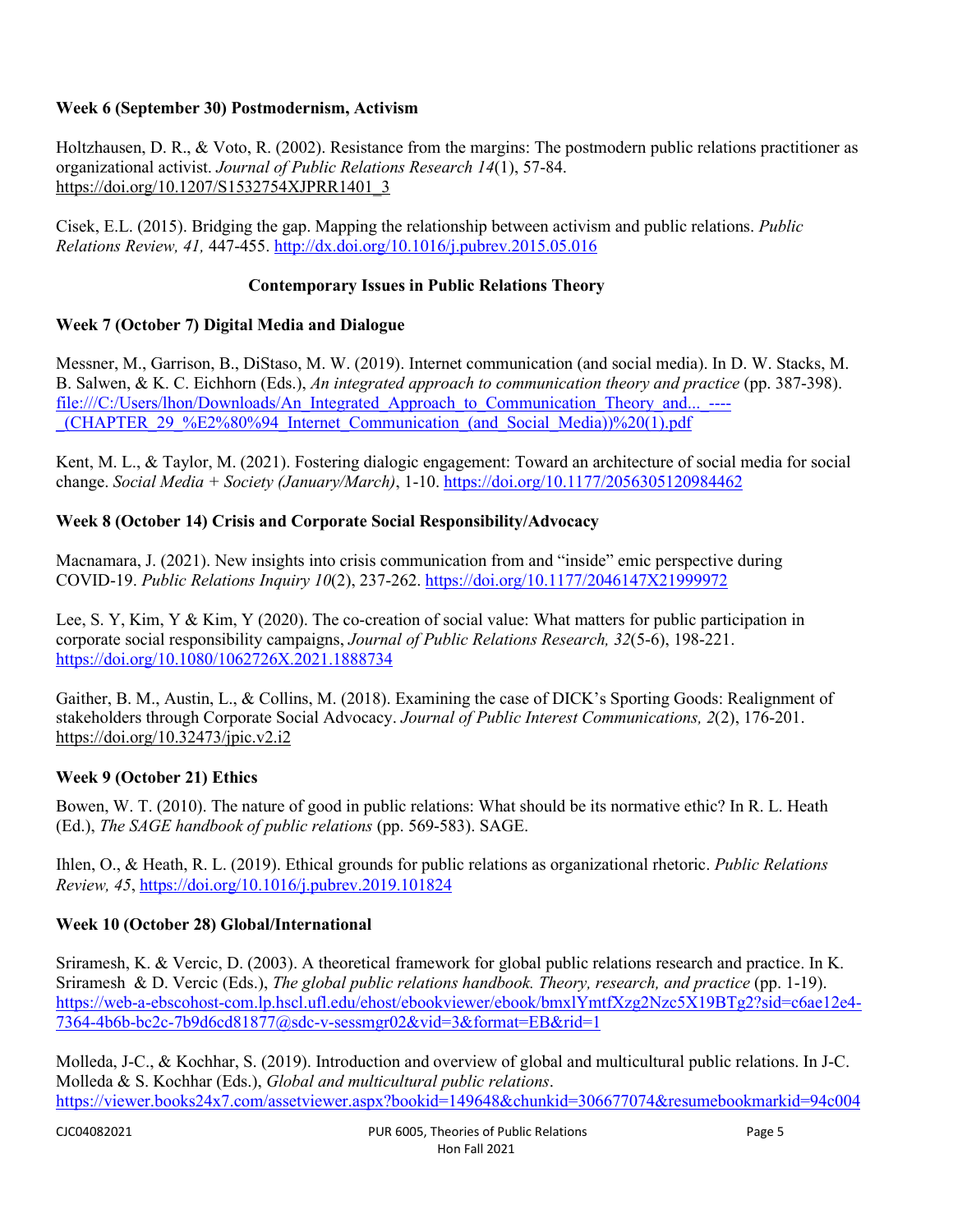#### [d2-d0f6-eb11-80ba-0050569562bd](https://viewer.books24x7.com/assetviewer.aspx?bookid=149648&chunkid=306677074&resumebookmarkid=94c004d2-d0f6-eb11-80ba-0050569562bd)

Gregory, A., & Fawkes, J. (2019). A global capability framework: Reframing public relations for a changing world. *Public Relations Review, 45*, 101781.<https://doi.org/10.1016/j.pubrev.2019.05.002>

#### **Week 11 (November 4) Gender, Race, and Identity**

Golombisky, K. (2015). Renewing the commitments of feminist public relations theory from Velvet Ghetto to social justice. *Journal of Public Relations Research, 27*(5), 389-415. <https://doi.org/10.1080/1062726X.2015.1086653>

Logan, N (2021). A theory of corporate responsibility to race (CRR): Communication and racial justice in public relations, *Journal of Public Relations Research.* Advance online publication. <https://doi.org/10.1080/1062726X.2021.1881898>

Ciszek, E. (2018). Queering PR: Directions in theory and research for public relations scholarship. *Journal of Public Relations Research, 30*(4), 134-145. <https://doi.org/10.1080/1062726X.2018.1440354>

#### **Week 12 (November 11) Leadership and Engagement**

Men, L. R., Qin Y. S., & Mitson, R. (2021). Engaging startup employees via charismatic leadership communication: The importance of communicating "vision, passion, and care." *International Journal of Business Communication*. Advance online publication.<https://doi.org/10.1177/23294884211020488>

Dhanesh, G. S. (2017). Putting engagement in its proper place: State of the field, definition and model of engagement in public relations. *Public Relations Review, 43*, 925-933.<https://doi.org/10.1016/j.pubrev.2017.04.001>

#### **Week 13 (November 18) Transparency, Authenticity, and Fake News**

Auger, G. (2014). Trust me, trust me not: An experimental analysis of the effect of transparency on organizations. *Journal of Public Relations Research, 26*(4), 325-343.<https://doi.org/10.1080/1062726X.2014.908722>

Molleda, J-C. & Jain, R. (2013). Testing a perceived authenticity index with triangulation research: The case of Xcaret in Mexico. *International Journal of Strategic Communication, 7*(13), 1-20. <https://doi.org/10.1080/1553118X.2012.725233>

Brummette, J. DiStaso, M., Vafeiadis, M., & Messner, M. (2018). Read all about it: The politicization of "fake news" on Twitter. *Journalism and Mass Communication Quarterly, 95*(2). 497-517. <https://doi.org/10.1177/1077699018769906>

#### **Week 14 (Thanksgiving holiday, no class)**

**Week 15 (December 9, Final Proposal due, no class)**

**Week 16 (December 16, Optional Revision due, no class)**

## **Communication Policy**

#### **Announcements**

You are responsible for reading all announcements posted in Canvas.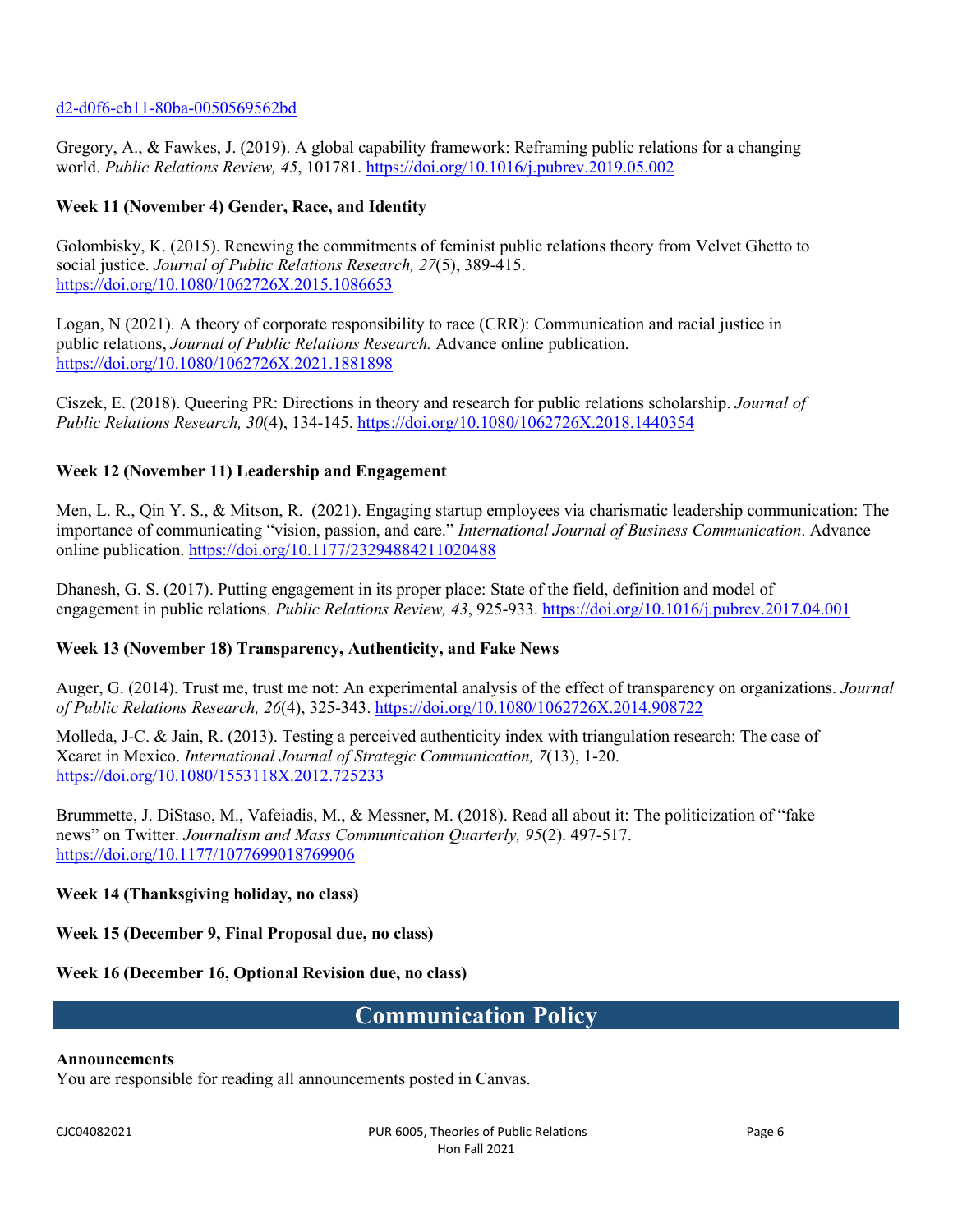### **Email**

You are responsible for reading all your course email and responding in a timely manner.

#### **Email Policy**

I try to respond to your email within 24 hours. If you have questions of a personal nature, please email me.

#### **Assignment Feedback Policy**

I will provide feedback on submitted assignments as soon as possible but no later than one week after the submission date. If assignments require a longer review period, I will communicate to you.

#### **Course-Related Questions Policy**

I try to answer questions within 24 hours.

# **Select CJC and University Policies and Guidelines**

#### **Accessibility**

Students requiring reasonable access to services and resources required by the Americans with Disabilities Act of 1990, Section 504 of the Rehabilitation Act of 1973, and other applicable federal and state regulations, please access UF [Accessibility](https://accessibility.ufl.edu/) for all options available to you. Once registered, students will receive an accommodation letter that must be presented to the instructor when requesting accommodations. Please register early.

#### **Contact Information**

- For ADA questions: Dr. Russ Froman, [rfroman@ufl.edu](mailto:rfroman@ufl.edu?Subject=Subject%20Here) , Phone: 352 273-1094
- Disability Resource Center: Gerry Altamirano, [galtamirano@ufl.edu](mailto:galtamirano@ufl.edu?Subject=Subject%20Here) , Phone: 352 392-8565
- Electronic Information Technology & Communication Accessibility: Anne Allen, [alallen@ufl.edu](mailto:alallen@ufl.edu?Subject=Subject%20Here) , Phone: 352- 871-2707
- For persons with hearing or speech related accessibility needs: When trying to access an office on campus that does not list a TDD/TTY number, contact the Florida Relay Service at 800-955-8771(TDD) or 711 (V/TDD).

#### **Accessibility Resource Center**

University of Florida PO Box 114085 Gainesville, FL 32611-4085 Phone: 352-392-8565 [Email: accessuf@dso.ufl.edu](mailto:accessuf@dso.ufl.edu) **Address**

Environmental Health and Safety Administrative Offices 916 Newell Dr Gainesville, FL 32603

For more information, see UF's [Electronic Information Technology Accessibility \(EITA\) Policy.](https://it.ufl.edu/policies/eita-accessibility/eita-policy/)

#### **Grades**

The only passing grades for graduate students are A, A-, B+, B, B-, C+, C, and S. Grades of B-, C+ or C count toward a graduate degree if an equal number of credits in courses numbered 5000 or higher have been earned with grades of  $B<sub>+</sub>$ , Aand A, respectively. Grade points are not given for S and U grades; S and U grades are not used to calculate grade point averages. All letter-graded courses eligible to count toward the graduate degree, except 1000- and 2000-level courses, are used to calculate the cumulative grade-point average. Letter grades of C-, D+, D, D- or E are not considered passing at the graduate level, although the grade points associated with these letter grades are included in grade point average calculations. See the [UF grading policy](https://catalog.ufl.edu/graduate/regulations/#text) for more information.

CJC04082021 PUR 6005, Theories of Public Relations Page 7 Hon Fall 2021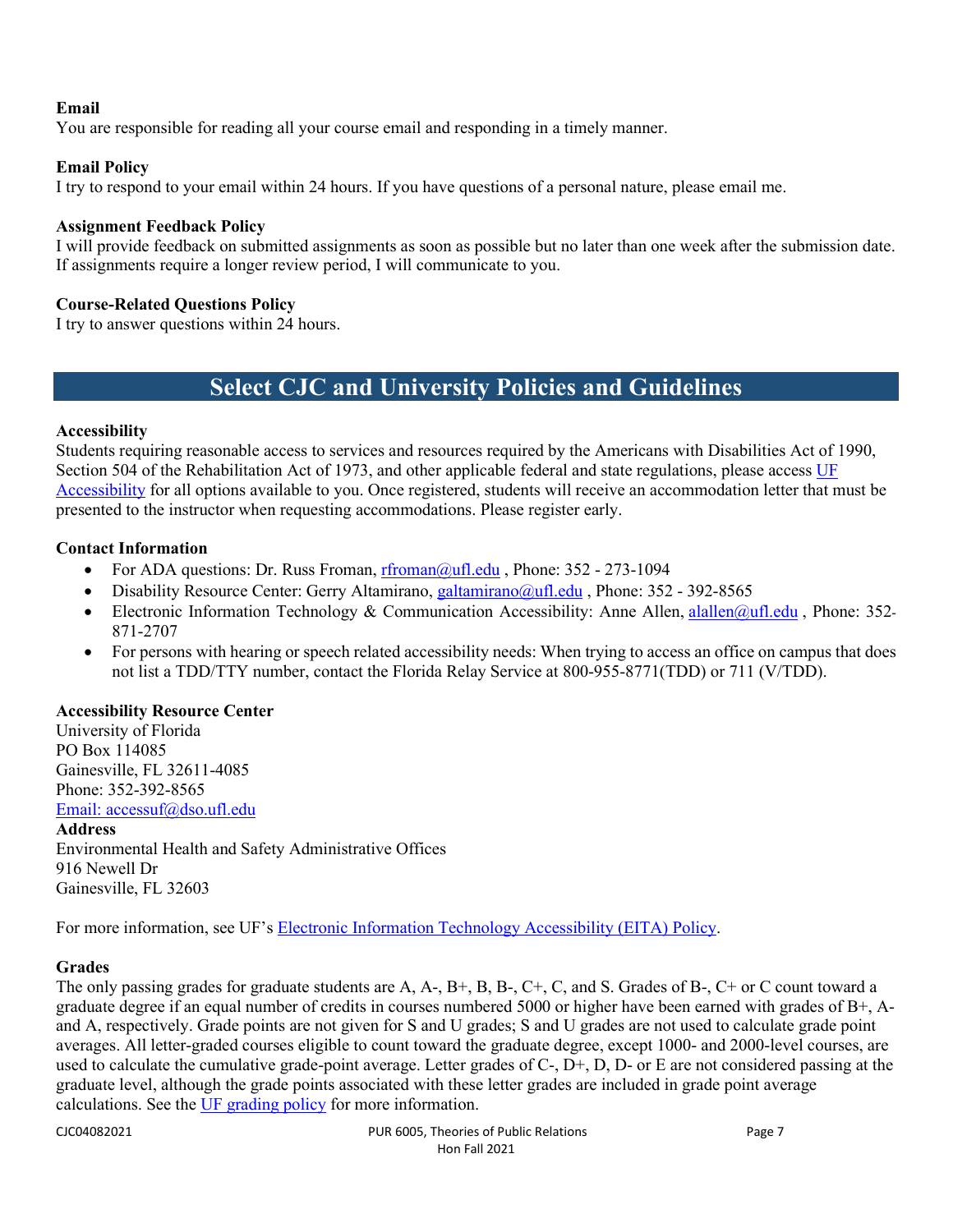#### **Academic Integrity Policy**

UF students are bound by The Honor Pledge which states, "We, the members of the University of Florida community, pledge to hold ourselves and our peers to the highest standards of honor and integrity by abiding by the Honor Code." The Student Honor Code, Violation of the Student Honor Code, specifies a number of behaviors that are in violation of this code and the possible sanctions. Furthermore, you are obligated to report any condition that facilitates academic misconduct to the appropriate personnel. If you have any questions or concerns, please consult with the instructor or TA's in this class.

#### **Netiquette**

Casual style of communication is commonly found in the online environment and students are sometimes tempted to relax their grammar, word choice, syntax (arrangement of words to create well-formed sentences), writing mechanics (capitalization, punctuation, and spelling), and/or professionalism. Keep in mind when communicating with others to be courteous, civil, respectful, and professional. Please remember that you are adult students and professionals—your communication must be appropriate.

#### **Attendance Policy**

Students are responsible for meeting all academic objectives as defined by the instructor. In general, acceptable reasons for absences include illness, serious family emergencies, special curricular requirements, military obligation, severe weather conditions, religious holidays, and participation in official University activities. Absences from class for courtimposed legal obligations (e.g., jury duty or subpoena) must be excused. Excused absences must be consistent with university policies in the Graduate Catalog and require appropriate documentation. For additional information, see the attendance policies. If you are experiencing a major illness, absences due to University duties, or other large-scale issues, contact the instructor immediately.

#### **Plagiarism**

Plagiarism is unacceptable; especially, in the academic communities. All academic work must be an original work of your own thought, research, or self-expression. Plagiarism includes, but is not limited to, prohibited collaboration, consultation, submission of academic work that has been purchased or obtained (see the UF Policy: Student Conduct Violation). Remember that plagiarism is not acceptable in any of your work including all discussion board posts, journal entries, wikis, and other written and oral presentation assignments. Always cite your sources!

#### **Software Use**

All faculty, staff, and students of the University are required and expected to obey the laws and legal agreements governing software use. Failure to do so can lead to monetary damages and/or criminal penalties for the individual violator. Because such violations are also against university policies and rules, disciplinary action will be taken as appropriate. We, the members of the University of Florida community, pledge to uphold ourselves and our peers to the highest standards of honesty and integrity.

### **Electronic Communication Policy**

- Privacy, confidentiality, and security in all electronic communications. See Information Security.
- All electronic communication resources must be used for the course and in alignment with to the CJC and University mission. See the Acceptable Use Policy.
- Prohibited use of false identity, false identity pseudonyms, or anonymous (sender's name or electronic identification is hidden).
- Prohibited online access without consent.
- Prohibited disruption of services including introducing computer contaminants (viruses).
- Prohibited **harassment** of any kind.

### **Notification to Students of FERPA Rights**

There are federal laws (FERPA) protecting your privacy with regards to grades earned in courses and on individual assignments.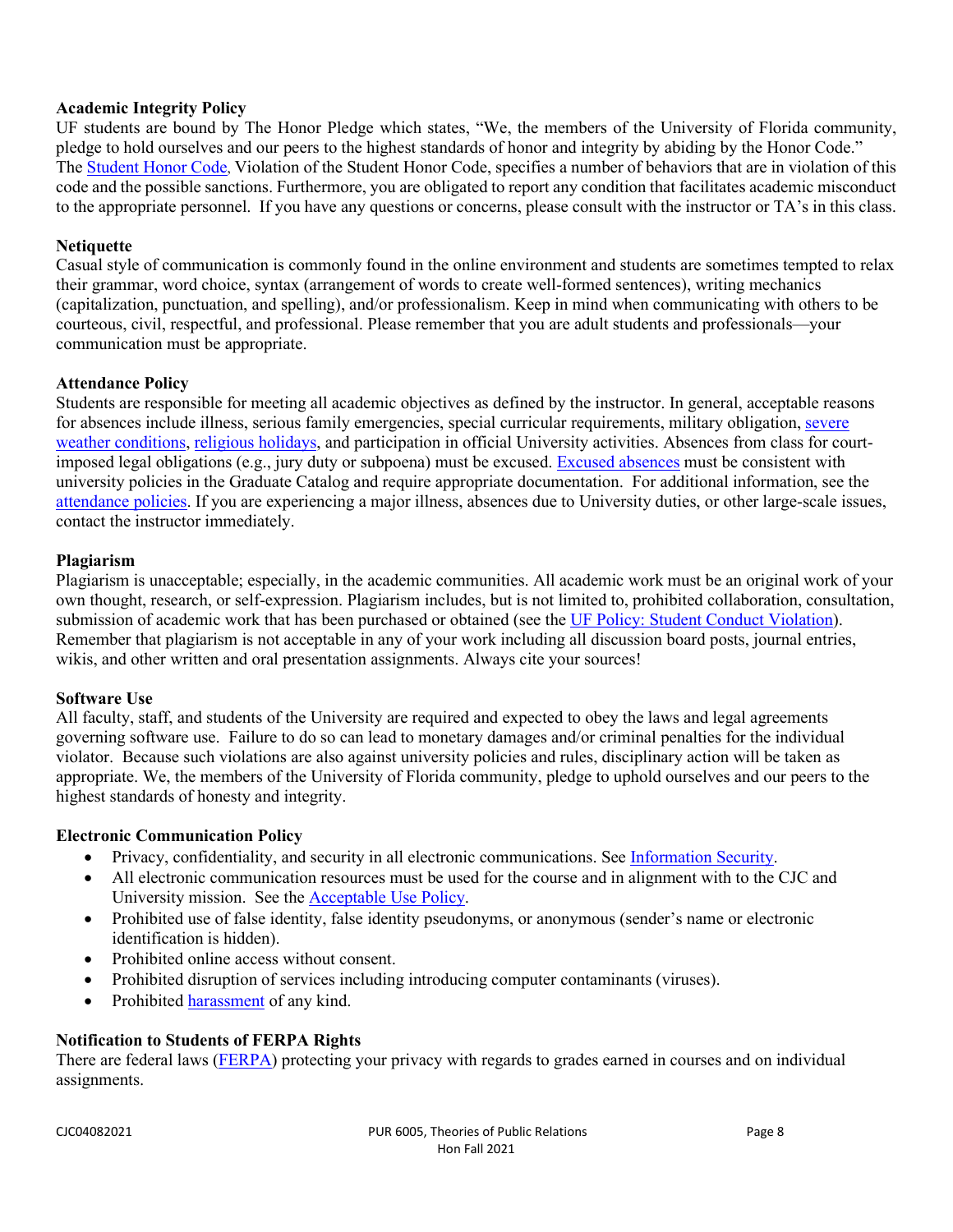# **Academic and Student Resources**

### **Academic Resources**

- One UF Student Portal Course registration, final grades, transcript requests, degree audit.
- GatorEvals Online faculty evaluations and results.
- UF Bookstore: Phone: 352-392-0194, Email: ufbookstore@bsd.ufl.edu
- Library Support: Various ways to receive assistance with respect to using the libraries or finding resources. UF Library Services for Distance Students Ask a Librarian – chat with librarians online. CJC Librarian - April Hines, Phone: 352-273-2728, Email: aprhine@uflib.ufl.edu. Course Reserves: Electronic resource reserve items that can be accessed via links or files.
- Copyright Concerns of Graduate Researchers: Information and resource guide on copyright concerns.
- Teaching Center: General study skills and tutoring. Broward Hall, Phone: 352-392-2010 or 352-392-6420.
- Writing Studio: Provides one-on-one consultations and workshops tailored to specific classes (graduate and undergraduate). 302 Tigert Hall, Phone: 352-846-1138.
- Online Student Complaints: This process is designed to make every attempt to resolve student complaints within its academic and administrative departments at the program level.
- Information for Veterans: Veterans Affairs Certification: Phone: 352 294-2948

### **Student Resources**

- Graduate Student Resources: Available resources for graduate students. Your advisors are here to support you, answer questions, help with registration, and other sources. Email onlineadvising@jou.ufl.edu.
- U Matter, We Care: If you or a friend is in distress, please contact umatter  $\omega$ ufl.edu or Phone: 352-294-2273 so that a team member can reach out.
- Counseling and Wellness Center: 3190 Radio Road, Gainesville, FL 32611 Phone: (352) 392-1575, Fax: (352) 273-4738
- Sexual Violence Response: Victim services, Care Area, UF Police Department, and Title IX.
- University Police Department: Resources available include the Office of Victim Services and Community Services Division. Emergency: 9-1-1; Non-Emergency: 352-392-1111.
- Gator Connect: Online database of student organizations.
- Career Connection Center: Career assistance and counseling. Reitz Union, Phone: 352-392-1601.
- Veteran Services: Office of Student Veteran Services, Phone: 352-294-2948, email: vacounselor@ufl.edu. |Collegiate Veterans Success Center, Phone: 352- 294-7215, email: charlotte.kemper@va.gov.